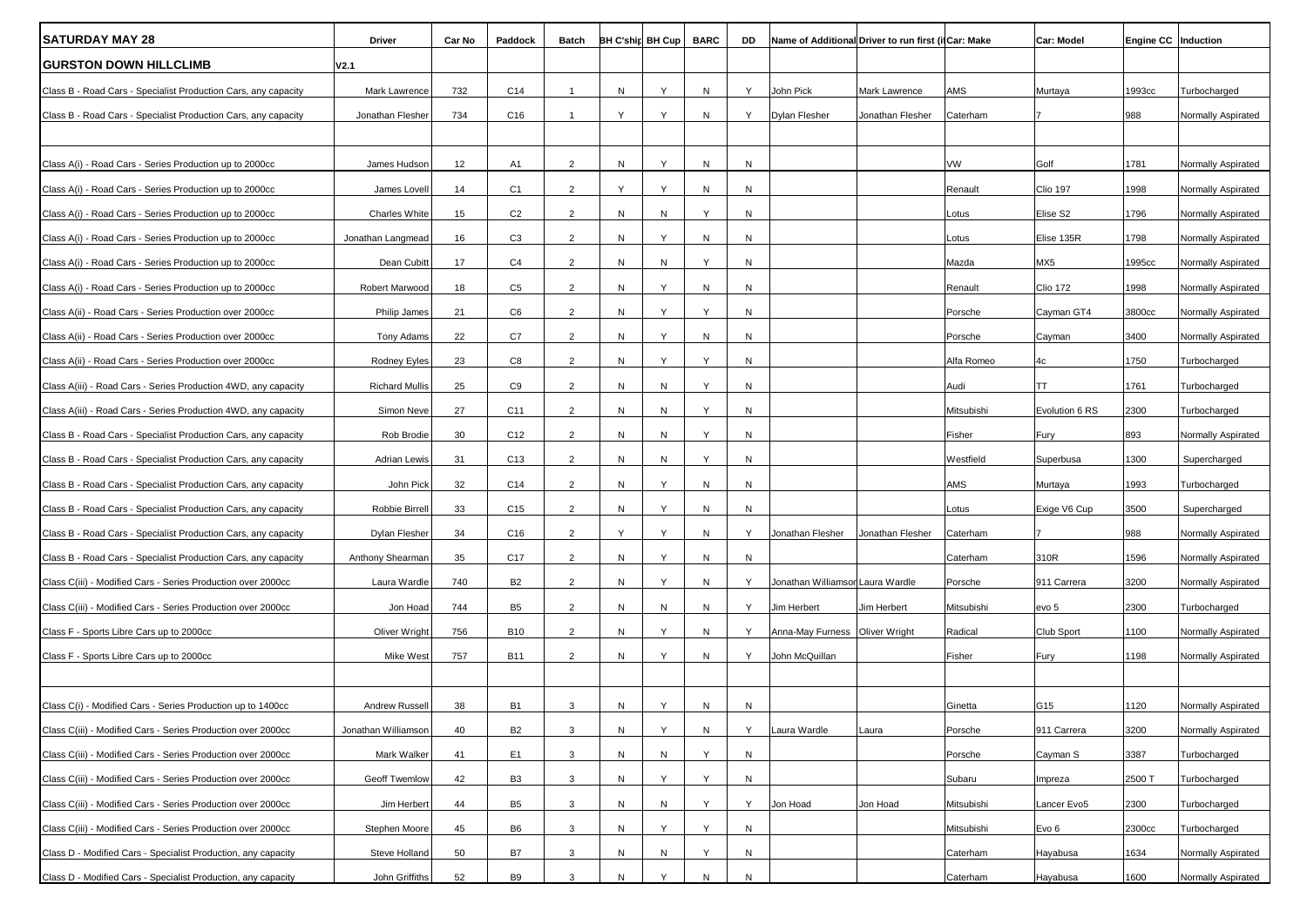| <b>SATURDAY MAY 28</b>                                               | Driver                 | Car No | Paddock         | <b>Batch</b>   |   | BH C'shin BH Cup | <b>BARC</b> | DD        |                        | Name of Additional Driver to run first (if Car: Make |            | Car: Model       | Engine CC   Induction |                    |
|----------------------------------------------------------------------|------------------------|--------|-----------------|----------------|---|------------------|-------------|-----------|------------------------|------------------------------------------------------|------------|------------------|-----------------------|--------------------|
| Class F - Sports Libre Cars up to 2000cc                             | <b>Tim Pitfield</b>    | 55     | E <sub>2</sub>  | 3              | N | N                | Y           | N         |                        |                                                      | DJ         | Firecat          | 1400                  | Normally Aspirated |
| Class F - Sports Libre Cars up to 2000cc                             | Anna-May Furness       | 56     | <b>B10</b>      | 3              | N | Y                | N           | Y         | Oliver Wright          | Oliver Wright                                        | Radical    | Club Sport       | 1100                  | Normally Aspirated |
| Class F - Sports Libre Cars up to 2000cc                             | John McQuillan         | 57     | <b>B11</b>      | 3              | N | Y                | N           | Y         | Mike West              | Mike West                                            | Fisher     | Fury             | 1198                  | Normally Aspirated |
| Class J(ii) - Racing Cars over 1100cc and up to 1600cc               | Allan Warburton        | 709    | A9              | 3              | Y | Y                | N           | Υ         | David Warburton        | Allan Warburton                                      | Gould      | <b>GR59</b>      | 1600                  | Normally Aspirated |
| Class G - Sports Libre Cars over 2000cc                              | <b>Bob Penrose</b>     | 760    | D1              | 3              | N | Y                | Υ           | Y         | Robert Penrose         | <b>Bob Penrose</b>                                   | Pilbeam    | MP92             | 7300                  | Normally Aspirated |
| Class I - Racing Cars over 600cc and up to 1100cc                    | <b>Richard Weaver</b>  | 768    | D <sub>8</sub>  | 3              | Υ | Y                | N           | Y         | Tom Weaver             | <b>Richard Weaver</b>                                | OMS        | Hornet           | 998                   | Normally Aspirated |
| Class I - Racing Cars over 600cc and up to 1100cc                    | <b>Richard Summers</b> | 772    | D12             | 3              | Y | Ν                | Y           | Υ         | Debbie Summers         | <b>Richard Summers</b>                               | DJ         | Firehawk         | 1070                  | Normally Aspirated |
| Class J(i) - Formula Ford Racing Cars up to 1600cc, manufactured pre | Caroline Ryder         | 775    | D13             | 3              | N | Y                | N           | Υ         | Alex Coles             | <b>Alex Coles</b>                                    | Van Dieman | <b>RF86</b>      | 1600                  | Normally Aspirated |
| Class J(i) - Formula Ford Racing Cars up to 1600cc, manufactured pre | Steve Morgan           | 776    | D14             | 3              | N | Y                | N           | Y         | Tom Morgan             | steve morgan                                         | Van Dieman | <b>RF 89</b>     | 1600                  | Normally Aspirated |
| Class J(ii) - Racing Cars over 1100cc and up to 1600cc               | Liam Cooper            | 780    | A <sub>2</sub>  | 3              | Y | ${\sf N}$        | N           | Y         | Olivia Cooper          |                                                      | Force      | <b>TA</b>        | 1600                  | Normally Aspirated |
| Class J(ii) - Racing Cars over 1100cc and up to 1600cc               | Andy Greenen           | 785    | A7              | 3              | Y | Y                | N           | Y         | Adam Greenen           |                                                      | Empire     | Evo 3            | 1598                  | Normally Aspirated |
|                                                                      |                        |        |                 |                |   |                  |             |           |                        |                                                      |            |                  |                       |                    |
| Class G - Sports Libre Cars over 2000cc                              | Robert Penrose         | 60     | D1              | $\overline{4}$ | N | Y                | Y           | Y         | <b>Bob Penrose</b>     | <b>Bob Penrose</b>                                   | Pilbeam    | MP92             | 7300                  | Normally Aspirated |
| Class G - Sports Libre Cars over 2000cc                              | Allan McDonald         | 61     | D <sub>2</sub>  | $\overline{4}$ | Υ | Y                | N           | N         |                        |                                                      | Mini       | Evo              | 2400                  | Turbocharged       |
| Class I - Racing Cars over 600cc and up to 1100cc                    | Keith Weeks            | 63     | D <sub>3</sub>  | $\overline{4}$ | Y | N                | N           | N         |                        |                                                      | Image      | FF <sub>5</sub>  | 998                   | Normally Aspirated |
| Class I - Racing Cars over 600cc and up to 1100cc                    | Stephen Loadsman       | 64     | D4              | $\overline{4}$ | N | Ν                | Y           | N         |                        |                                                      | OMS        | r/a              | 999                   | Normally Aspirated |
| Class I - Racing Cars over 600cc and up to 1100cc                    | David Tatham           | 65     | D <sub>5</sub>  | $\overline{4}$ | Y | Y                | N           | N         |                        |                                                      | OMS        | Hornet           | 1070                  | Normally Aspirated |
| Class I - Racing Cars over 600cc and up to 1100cc                    | <b>Nigel Pitt</b>      | 66     | D6              | $\overline{4}$ | Y | Y                | N           | N         |                        |                                                      | OMS        | 3000             | 1000                  | Normally Aspirated |
| Class I - Racing Cars over 600cc and up to 1100cc                    | <b>Richard Walker</b>  | 67     | D7              | $\overline{4}$ | N | Y                | N           | N         |                        |                                                      | OMS        | CF04             | 998                   | Normally Aspirated |
| Class I - Racing Cars over 600cc and up to 1100cc                    | Tom Weaver             | 68     | D <sub>8</sub>  | $\overline{4}$ | Y | Y                | N           | Y         | Richard Weaver         | <b>Richard Weaver</b>                                | OMS        | Hornet           | 998                   | Normally Aspirated |
| Class I - Racing Cars over 600cc and up to 1100cc                    | Martyn Turner          | 69     | D9              | $\overline{4}$ | N | Y                | N           | N         |                        |                                                      | Empire     | EVO <sub>2</sub> | 1070                  | Normally Aspirated |
| Class I - Racing Cars over 600cc and up to 1100cc                    | Gavin McLaren          | 70     | D <sub>10</sub> | $\overline{4}$ | N | Υ                | N           | N         |                        |                                                      | OMS        | 2000M            | 1070                  | Normally Aspirated |
| Class I - Racing Cars over 600cc and up to 1100cc                    | James Moore            | 71     | D11             | $\overline{4}$ | N | Y                | Υ           | N         |                        |                                                      | Empire     |                  | 1000                  | Normally Aspirated |
| Class I - Racing Cars over 600cc and up to 1100cc                    | Debbie Summers         | 72     | D12             | $\overline{4}$ | Y | Y                | N           | Y         | <b>Richard Summers</b> | <b>Richard Summers</b>                               | DJ         | Firehawk         | 1070                  | Normally Aspirated |
| Class J(i) - Formula Ford Racing Cars up to 1600cc, manufactured pre | Alex Coles             | 75     | D13             | $\overline{4}$ | N | Y                | N           | Y         | Caroline Ryder         | <b>Alex Coles</b>                                    | Van Dieman | <b>RF86</b>      | 1600                  | Normally Aspirated |
| Class J(i) - Formula Ford Racing Cars up to 1600cc, manufactured pre | Tom Morgan             | 76     | D14             | 4              | N | Y                | N           | Y         | Steve Morgan           | steve morgan                                         | Van Dieman | <b>RF 89</b>     | 1600                  | Normally Aspirated |
| Class J(i) - Formula Ford Racing Cars up to 1600cc, manufactured pr  | David Finlay           | 77     | D15             | $\overline{4}$ | N | Y                | N           | N         |                        |                                                      | Reynard    | <b>FF86</b>      | 1600                  | Normally Aspirated |
| Class J(i) - Formula Ford Racing Cars up to 1600cc, manufactured pre | Sarah Bosworth         | 78     | D16             | $\overline{4}$ | N | Y                | ${\sf N}$   | ${\sf N}$ |                        |                                                      | Van Dieman | <b>RF85</b>      | 1600                  | Normally Aspirated |
| Class K(ii) - Racing Cars over 1600cc and up to 2000cc (Forced Induc | Paul Alexander         | 797    | F <sub>3</sub>  | $\overline{4}$ | Y | N                | ${\sf N}$   | Y         | Richard Alexander      | Paul Alexander                                       | Force      | Pc003            | 1300 T                | Turbocharged       |
| Class L - Racing Cars over 2000cc                                    | <b>Lindsay Summers</b> | 702    | H <sub>2</sub>  | $\overline{4}$ | Y | Ν                | Y           | Y         | Alex Summers           | <b>Lindsay Summers</b>                               | DJ         | Firestorm        | 2650                  | Normally Aspirated |
| Class L - Racing Cars over 2000cc                                    | Graham Wynn            | 704    | H <sub>3</sub>  | $\overline{4}$ | Y | Y                | Y           | Y         | Scott Moran            | Graham Wynn                                          | Gould      | GRW59 JUDD       | 4000                  | Normally Aspirated |
| Class L - Racing Cars over 2000cc                                    | Nicola Menzies         | 706    | H5              | $\overline{4}$ | Y | Y                | ${\sf N}$   | Y         | Dave Uren              | Nicola                                               | Gould      | GR55B            | 3500                  | Normally Aspirated |
| Class L - Racing Cars over 2000cc                                    | Matthew Ryder          | 708    | H <sub>6</sub>  | $\overline{4}$ | Y | Υ                | N           | Υ         | Will Hall              | Matthew Ryder                                        | Gould      | GR59J            | 4000                  | Normally Aspirated |
| Class L - Racing Cars over 2000cc                                    | Sandra Tomlin          | 901    | F7              | $\overline{4}$ | Y | ${\sf N}$        | N           | Y         | Oliver Tomlin          | Sandra                                               | Pilbeam    | <b>MP97</b>      | 4000                  | Normally Aspirated |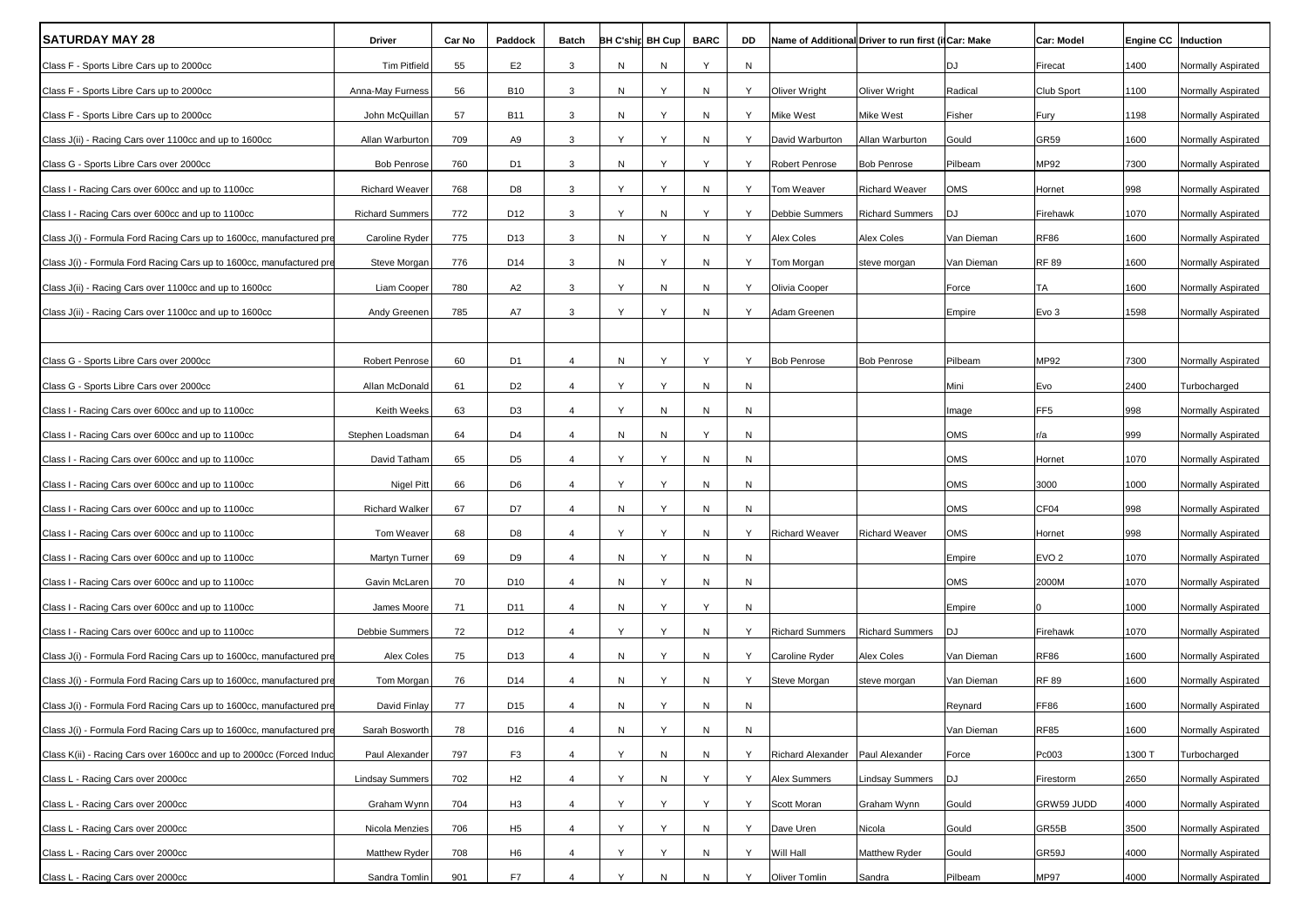| <b>SATURDAY MAY 28</b>                                               | Driver                  | Car No         | Paddock         | Batch           | <b>BH C'ship BH Cup</b> |   | <b>BARC</b> | DD | Name of Additional Driver to run first (il Car: Make |                       |            | <b>Car: Model</b> | Engine CC   Induction |                    |
|----------------------------------------------------------------------|-------------------------|----------------|-----------------|-----------------|-------------------------|---|-------------|----|------------------------------------------------------|-----------------------|------------|-------------------|-----------------------|--------------------|
| Class L - Racing Cars over 2000cc                                    | Anthony Hunt            | 902            | H <sub>10</sub> | $\overline{4}$  | Y                       | Y | Υ           | Y  | Terry graves                                         | Me                    | Gould      | DJ55              | 2650                  | Normally Aspirated |
| Class L - Racing Cars over 2000cc                                    | <b>Bernard Kevill</b>   | 903            | H <sub>9</sub>  | $\overline{4}$  | Υ                       | N | N           | Y  | Simon Andrews                                        | <b>Bernard Kevill</b> | OMS        | 28                | 2800                  | Normally Aspirated |
| Class L - Racing Cars over 2000cc                                    | Lynn Owen               | 905            | H7              | 4               | Y                       | N | N           | Y  | Stephen Owen                                         | Lynn Owen             | OMS        | <b>28 RPE</b>     | 2700                  | Normally Aspirated |
|                                                                      |                         |                |                 |                 |                         |   |             |    |                                                      |                       |            |                   |                       |                    |
| Class J(ii) - Racing Cars over 1100cc and up to 1600cc               | Olivia Cooper           | 80             | A <sub>2</sub>  | 5               | Y                       | N | N           | Y  | Liam Cooper                                          |                       | Force      | TA                | 1600                  | Normally Aspirated |
| Class J(ii) - Racing Cars over 1100cc and up to 1600cc               | Tom Reeves              | 81             | A <sub>3</sub>  | 5               | Ν                       | Υ | N           | N  |                                                      |                       | Empire     | Evo               | 1585                  | Normally Aspirated |
| Class J(ii) - Racing Cars over 1100cc and up to 1600cc               | jason tunnicliffe       | 82             | A4              | 5               | Υ                       | Y | N           | N  |                                                      |                       | Empire     | Evo <sub>2</sub>  | 1596                  | Normally Aspirated |
| Class J(ii) - Racing Cars over 1100cc and up to 1600cc               | Robert Capper           | 83             | A <sub>5</sub>  | 5               | Y                       | Υ | Υ           | N  |                                                      |                       | Empire     | Wraith            | 1585                  | Normally Aspirated |
| Class J(ii) - Racing Cars over 1100cc and up to 1600cc               | Adam Greenen            | 85             | A7              | 5               | Y                       | Y | N           | Y  | Andy Greenen                                         | Andy Greenen          | Empire     | EVO <sub>3</sub>  | 1599                  | Normally Aspirated |
| Class J(ii) - Racing Cars over 1100cc and up to 1600cc               | Darren Gumbley          | 86             | A8              | 5               | Y                       | Y | N           | N  |                                                      |                       | Force      | TA                | 1600                  | Normally Aspirated |
| Class J(ii) - Racing Cars over 1100cc and up to 1600cc               | <b>Richard Spedding</b> | 87             | E <sub>3</sub>  | $5^{\circ}$     | Y                       | Υ | N           | N  |                                                      |                       | GWR        | Raptor 2          | 1585                  | Normally Aspirated |
| Class J(ii) - Racing Cars over 1100cc and up to 1600cc               | David Warburton         | 9              | A9              | 5               | Y                       | Y | N           | Y  | Allan Warburton                                      | Allan Warburton       | Gould      | GR59              | 1600                  | Normally Aspirated |
| Class K(i) - Racing Cars over 1600cc and up to 2000cc (Normally Aspi | Roger Cock              | 88             | E7              | 5               | Ν                       | N | Υ           | N  |                                                      |                       | Pilbeam    | MP53              | 1998                  | Normally Aspirated |
| Class K(i) - Racing Cars over 1600cc and up to 2000cc (Normally Aspi | lan Tucker              | 89             | A10             | 5               | Ν                       | Υ | Y           | N  |                                                      |                       | <b>OMS</b> | 28                | 1690                  | Normally Aspirated |
| Class K(i) - Racing Cars over 1600cc and up to 2000cc (Normally Asp  | Johnathen Varley        | 90             | A11             | 5               | Y                       | Y | N           | N  |                                                      |                       | GWR        | Predator          | 1998                  | Normally Aspirated |
| Class K(i) - Racing Cars over 1600cc and up to 2000cc (Normally Aspi | Tim Elmer               | 91             | A12             | 5               | Ν                       | Y | Υ           | N  |                                                      |                       | Dellara    | F399              | 1998                  | Normally Aspirated |
| Class K(i) - Racing Cars over 1600cc and up to 2000cc (Normally Aspi | Lee Griffiths           | 92             | A13             | 5               | Y                       | Υ | N           | N  |                                                      |                       | <b>OMS</b> | 28                | 1660                  | Normally Aspirated |
| Class K(i) - Racing Cars over 1600cc and up to 2000cc (Normally Asp  | Eynon Price             | 10             | A14             | 5               | Υ                       | Y | Υ           | N  |                                                      |                       | Force      | TA                | 1720                  | Normally Aspirated |
| Class M - Sports Racing & Racing Cars manufactured up to 1971 inclu  | <b>Richard George</b>   | 911            | A16             | $5\overline{5}$ | Ν                       | Y | Y           | Y  | Amanda George                                        | <b>Richard George</b> | Chevron    | <b>B19</b>        | 1975                  | Normally Aspirated |
| Class N - Sports Racing & Racing Cars manufactured up to 1985 inclu  | Joe Mackrell            | 916            | A18             | 5               | Ν                       | N | Υ           | Y  | Robin Johnson                                        | Joe Mackrell          | Tiga       | <b>SF83</b>       | 1600                  | Normally Aspirated |
| Class BARC - BARC SW Centre member Interclub licence holders         | Roland Hanbury          | 929            | D <sub>20</sub> | 5               | N                       | N | Y           | Y  | Campbell Adams                                       | Campbell Adams        | OMS        | 2000M             | 1098                  | Normally Aspirated |
|                                                                      |                         |                |                 |                 |                         |   |             |    |                                                      |                       |            |                   |                       |                    |
| Class K(ii) - Racing Cars over 1600cc and up to 2000cc (Forced Induc | Ben Stephenson          | 95             | F <sub>1</sub>  | 6               | Y                       | N | N           | N  |                                                      |                       | Empire     | EVO <sub>2</sub>  | 1300                  | Supercharged       |
| Class K(ii) - Racing Cars over 1600cc and up to 2000cc (Forced Induc | Kelvin Broad            | 96             | F <sub>2</sub>  | 6               |                         | N | N           | N  |                                                      |                       | Force      | TA                | 1300                  | Supercharged       |
| Class K(ii) - Racing Cars over 1600cc and up to 2000cc (Forced Induc | Richard Alexander       | 97             | F <sub>3</sub>  | 6               | Y                       | N | N           | Y  | Paul Alexander                                       | Paul Alexander        | Force      | Pc003             | 1300 T                | Turbocharged       |
| Class K(ii) - Racing Cars over 1600cc and up to 2000cc (Forced Induc | Simon Moyse             | 98             | F <sub>4</sub>  | 6               | Y                       | Y | Υ           | N  |                                                      |                       | Gould      | GR59              | 1300                  | Supercharged       |
| Class K(ii) - Racing Cars over 1600cc and up to 2000cc (Forced Induc | Paul Haimes             | $\overline{7}$ | F <sub>5</sub>  | 6               |                         | Y | Y           | N  |                                                      |                       | Gould      | GR59              | 1300                  | Turbocharged       |
| Class L - Racing Cars over 2000cc                                    | Paul Crute              | 100            | F <sub>6</sub>  | 6               | N                       | N | Υ           | N  |                                                      |                       | OMS        | 28                | 3000                  | Normally Aspirated |
| Class L - Racing Cars over 2000cc                                    | Oliver Tomlin           | 101            | F7              | 6               | N                       | N | N           | Y  | Sandra Tomlin                                        | Sandra                | Pilbeam    | MP97-03           | 4000                  | Normally Aspirated |
| Class L - Racing Cars over 2000cc                                    | <b>Terry Graves</b>     | 102            | H <sub>10</sub> | 6               | Υ                       | Υ | Y           | Y  | Anthony Hunt                                         | Anthony Hunt          | Gould      | DJ55XD            | 2650                  | Normally Aspirated |
| Class L - Racing Cars over 2000cc                                    | Simon Andrews           | 103            | H <sub>9</sub>  | 6               | Y                       | N | N           | Y  | <b>Bernard Kevill</b>                                | <b>Bernard Kevill</b> | OMS        | 28                | 2800                  | Normally Aspirated |
| Class L - Racing Cars over 2000cc                                    | <b>Jack Cottrill</b>    | 104            | H <sub>8</sub>  | 6               | Y                       | Y | N           | N  |                                                      |                       | Dellara    | Cosworth          | 2650                  | Normally Aspirated |
| Class L - Racing Cars over 2000cc                                    | Stephen Owen            | 105            | H7              | 6               | Y                       | N | N           | Y  | Lynn Owen                                            | Lynn Owen             | OMS        | <b>28 RPE</b>     | 2700                  | Normally Aspirated |
| Class L - Racing Cars over 2000cc                                    | Will Hall               | 8              | H <sub>6</sub>  | 6               | Y                       | Y | N           | Y  | Matt Ryder                                           | Matt Ryder            | Gould      | GR59              | 4000                  | Normally Aspirated |